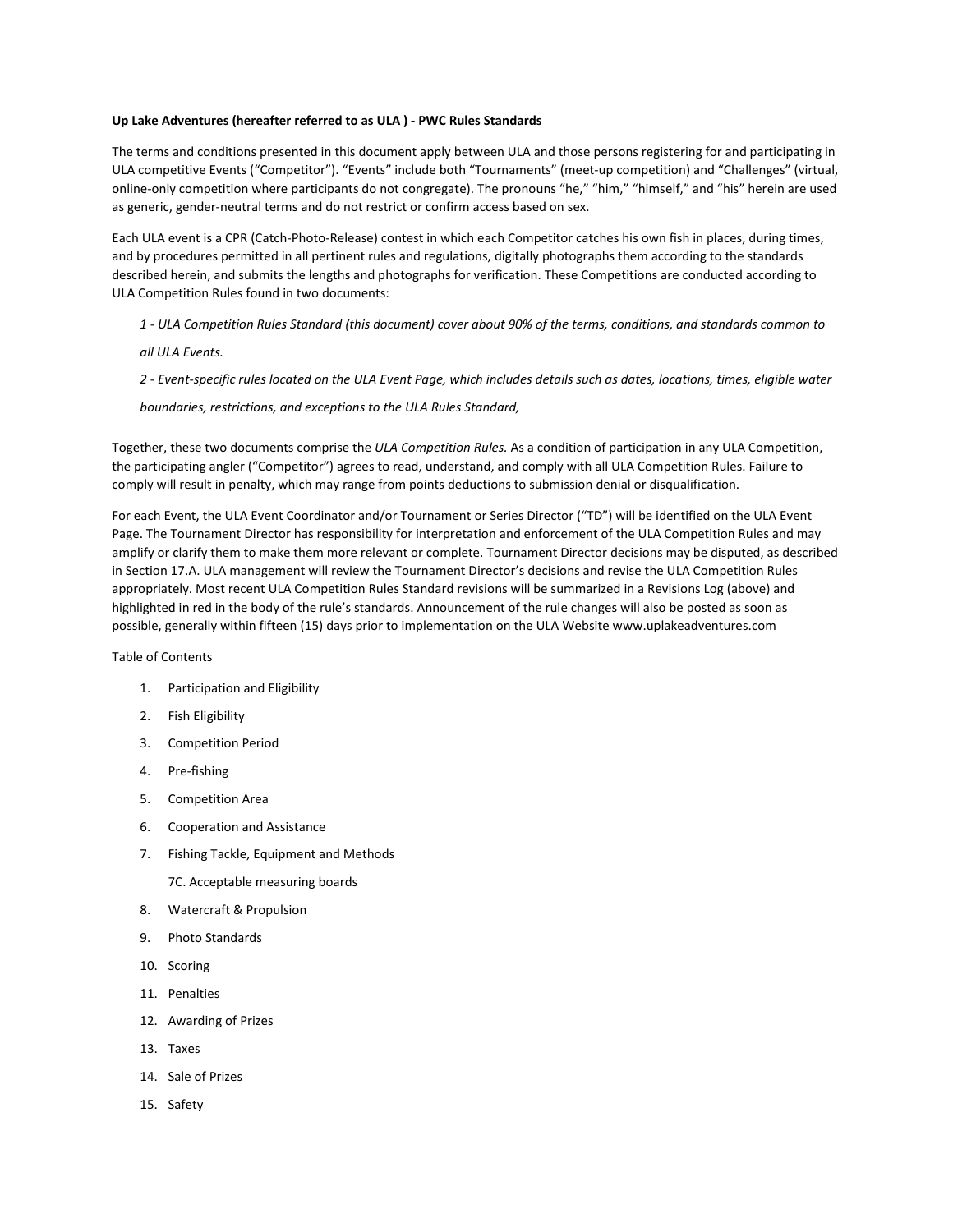- 16. Competitor Conduct
- 17. Disputes and Appeals
- 18. Public Comment
- 19. Unavailability and Force Majeure
- 20. Compliance with Laws
- 21. Waiver and Release

#### 1. **Participation and Eligibility**

A. **Professional Fishing Guides** may register and compete in Events, providing they do not guide-for-pay on Eligible Water within 30 days prior to the Event's start-of-competition date.

B. **Event Registration** — All ULA Competitions are conducted using a Tournament Management System ("TMS"). Each angler who wishes to participate in such an Event must create a TMS user account before the first day of competition and must sign up for the Event and pay the entry fee on the TMS, as specified on the Event Page.

C. **Entry Fees** — Entry Fee amounts, administrative surcharges, registration deadlines, late fee exceptions, and refund or transfer restrictions are specified on the Event Page for each Competition.

No Satisfaction Guarantee — Competitor understands and agrees that payment for the Event does not secure a guarantee or promise of satisfaction.

Competitor's failure or inability, for any reason except as otherwise provided herein, to participate in any or all the activities of the Event does not relieve or suspend the Competitor's obligation to make all payments required by ULA Rules on a timely basis, nor entitle the Competitor to a refund or credit, except as provided below.

D. **Payment** — Competitor agrees that once an Event Registration is submitted, the terms and conditions of the ULA Competition Rules constitute an Agreement that is a legally binding and enforceable obligation of Competitor.

E. **Competitor's Right to Cancel** — Any competitor wishing to cancel an Event Registration may do so by following ULA's [Cancellation](https://www.kayakbassfishing.com/refund/) Policy that was agreed to upon registration.

Unless otherwise specified on the Event Page, registration cancellations dated more than 14 days prior to the Event incur no administrative fee, and any registration cancellation dated 14 days or fewer before the Event shall result in the forfeiture of registration fee.

Once an Event has started, no cancellations will be accepted, and no refunds will be provided.

ULA is not responsible for any refunds of expenses related to travel or lodging reservations or other payments involving third parties.

F. **Pre-Tournament Check-in** — Each Tournament Competitor is responsible for reviewing the Schedule of Events on the Event Page for pre-event check-in times and location. Each Competitor must check in with official ULA Competition staff at the time and place designated in the Schedules of Event for verification of eligibility, signing of waivers if required, and rules acknowledgement. Late check-in and registration process (if permitted), event-specific instructions, and Event schedule are specified on the Event Page.

G. **Captains Meeting Participation —**Tournament Competitors are required to attend an on-site Captains Meeting or view a recorded "Virtual" Captains Meeting Webcast, as stipulated on the Event Page. Failure to either view a Virtual Captains Meeting or attend an on-site Captains Meeting results in a competitor's disqualification from the Event.

#### 2. **Fish Eligibility**

A. *Species*—For "Bass" ULA Competitions, only "smallmouth bass and largemouth bass" are eligible for scoring. That designation includes the two most common species (Largemouth Bass – Micropterus salmoides, Smallmouth Bass – Micropterus dolomineu.)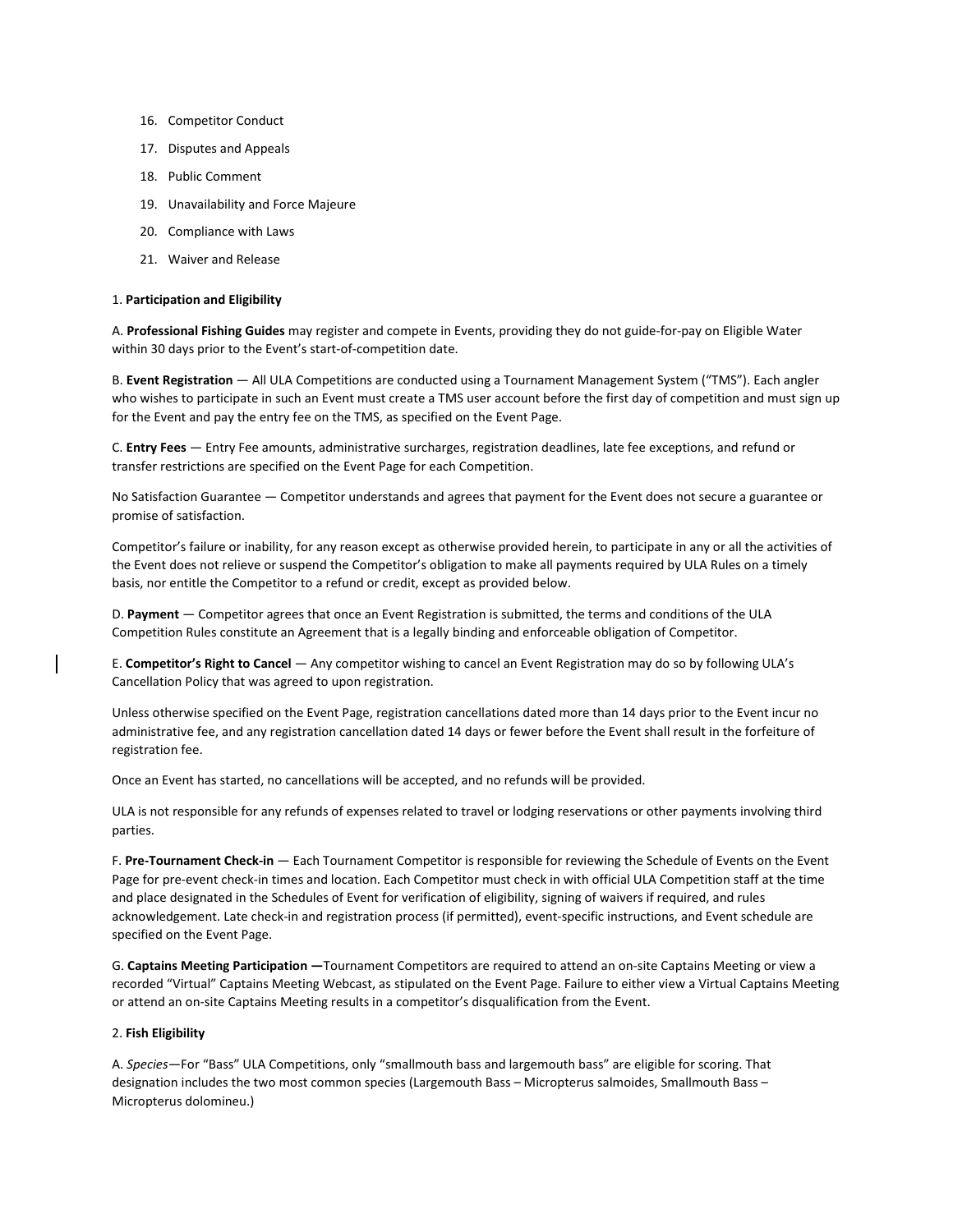For Competitions involving other species (e.g., Hybrid Striped Bass, Striped Bass, Walleye, Catfish, Musky, Pike) the species of fish permitted for scoring will be specified on the Event Page. Submission of a photo of an ineligible species will result in denial of the photo.

B. Length—The minimum length of bass scored in competition is 12 inches. Photos of bass shorter than the minimum will be denied.

C. *Condition*—Fish must be hooked in the mouth or jaw. It may not appear to have snagged, snatched, or hooked *only* in the body or a fin. If hooked in the mouth, a second treble hook that snags a gill plate, fin, or body is considered incidental and does not eliminate that fish.

Fish must appear to be alive. If fish appears to be dead, mutilated, frozen, mangled, or otherwise damage, or it appears to have been mashed, mauled, or otherwise altered, the photo will be denied.

D. *Caudal (Tail) Fin—*The tip of at least one lobe of the caudal (tail) fin must be contact with the measuring board. (the Ketch Cradle, is not considered to be part of the measuring board for measurement purposes) If the bass' entire caudal (tail) fin is lifted away from the measuring board so that neither tip remains in contact with the board, the photo will be denied.

E. *Eye*—The fish's left eye must be visible in photo. Violation will result in denial of the photo.

#### 3. **Competition Period**

A. Competition start and end dates and times are stated on the Event Page. Any Competitor who launches (i.e., places his watercraft on the water, occupies it, and goes under way) before the stated "Earliest Launch" time or begins fishing before the official Competition Start Time on any day of competition will be disqualified from the Event. When launch site congestion prevents others from launching safely, Competitors may place their watercraft in the water, occupy them, shove off and then stage (float, drift, or anchor) in the immediate area until the official "Earliest Launch," at which time they may proceed under way. Under no circumstance will a fish photographed outside of the official Competition Start and End times be considered for scoring.

B. **Check-in**—Tournament Competitors must be in the Report-in Line at Tournament HQ by the time specified on the Event Page. Failure to be in or through the Report-in Line by that time will result in disqualification from the Event.

4. **Pre-fishing —** Pre-fishing is any activity that takes place on eligible water defined in the event-specific rules. *Activity* would include fishing, scouting, and graphing. At the end of the pre-fishing time the angler must be off the water. Pre-fishing in eligible water is permitted on the day prior to Tournament Competition until the time specified in event-specific rules on the Event Registration Page. *Anglers may only pre-fish eligible waters for all ULA Series from acceptable watercraft (Refer to Rule 8) within 14 days of the event or series competition date(s) and time.*

#### 5. **Competition Area**

A. Competitive fishing is allowed only on publicly accessible waters within the geographic area designated on the Event Page as "Eligible Water." Photos of fish caught outside of eligible water boundaries will be denied.

B. Competitors may only launch from designated launch ramps defined in the event-specific rules.

C. Competitors are not restricted to fishing where they start out each day but are permitted to relocate to other Eligible Water during tournament hours.

D. Watercraft must not be anchored in such a position as to prevent or block access for other watercraft or powerboats. Violation will result in disqualification from the Event.

E. Fish caught in eligible water while wading or walking on the shore are not eligible for submission.

F. Competitor must navigate his watercraft to the fishing location under its own power.

G. Competitor must always remain within sight of his watercraft during competition, and the watercraft must be visible in every fish photo submitted. Any Competitor who goes out of sight of his watercraft for any reason (e.g., restroom break, to seek or render aid, or to report an emergency) must cease competition fishing and resume it only after re-boarding the watercraft. Violation will result in disqualification from the Event.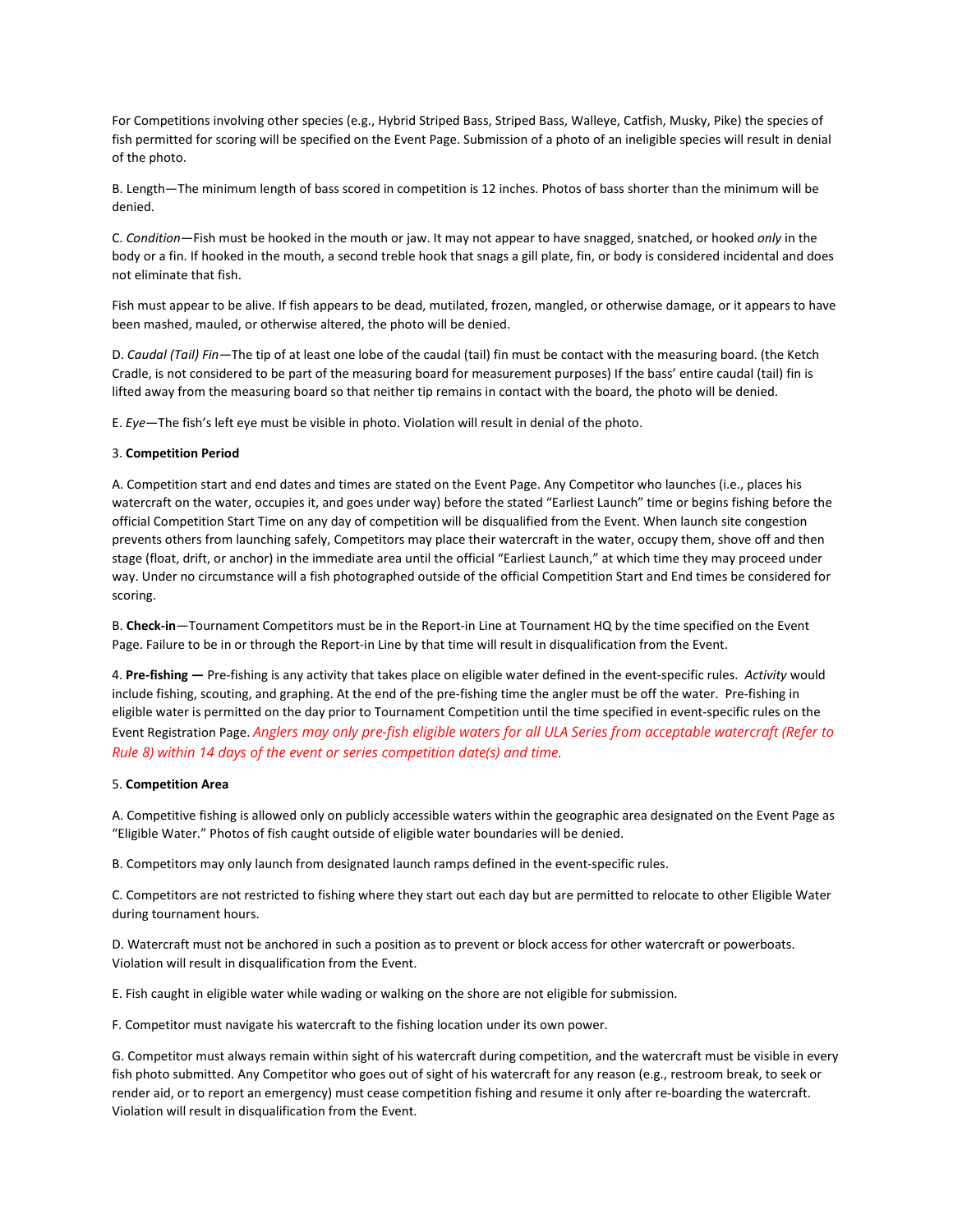#### 6. **Cooperation and Assistance**

A. Up until the end of the established pre-fishing period, competitors may fish with and receive direct assistance from other anglers and professional guides on the Eligible Water, except as restricted in Rule 6.B. and 6.C., below.

B. Within 10 days prior to the Event, a Competitor may not fish on Eligible Water with, nor receive expert advice from, a professional fishing guide who receives payment for those services. Violation will result in Competitor's disqualification from the Event.

C. Before and during the event, competitors may (i.) share gear, tackle and equipment, (ii.) assist in photographing a fish for submission, and (iii.) communicate with and fish in proximity to other people, including other Competitors (except Professional Fishing Guides, as stipulated in Rule 6.B., above); however, Competitors may not receive assistance in catching fish that are photographed and submitted for scoring, including boat positioning, casting, retrieving, hooking, playing, or landing a fish. Violation will result in Competitor's disqualification from the Event.

D. Competitors may not submit photos of fish if, at any time from cast to landing of the fish, the competitor or watercraft was in physical contact with another watercraft or person, except an observer occupying the competitor's PWC. Violation will result in denial of the photo.

# 7. **Fishing Tackle, Equipment, and Methods**

A. All fish submitted for score must be caught live by the Competitor who submits them for scoring using only equipment and legal methods that comply with all sportfishing statutes and regulations of the states and body of water in which they are taken. Competitors are responsible for research of and compliance with all applicable fishing and boating regulations. Snatching or snagging fish is not permitted. When visually fishing a bed for spawning bass, to be admissible all bass must be hooked inside the mouth. Violation will result in disqualification from the Event.

B. All fish must be caught by the Competitor on rod, reel, line, and hook with artificial lures only. No traps, snares, set lines or other methods of fishing other than rod, reel and line are permissible, even if legal under state game laws. Violation will result in disqualification from the Event.

- C. Acceptable measuring boards:
	- ULA Tournament Series include the *Hawg Trough* manufactured by Hagen's, the aluminum *Ketch Products*

*Measuring Board, the Ketch Karbonate and the Ketch X measuring board.*

| $\circ$                                                                                          | 8<br>21<br>22<br>25<br>26<br>27<br>18<br>19<br>20<br>23<br>24<br>28<br>9<br>10<br>12<br>13<br>17<br>14<br>15<br>16<br>97<br>8<br>8 <sub>L</sub><br>0 <sup>z</sup><br>τz<br>$\epsilon$<br>ÞΖ<br>SZ<br>6<br>$\Theta$ I<br>9T<br>6L<br>τz<br>LΖ<br>87<br>п<br>τı<br>εt<br>ÞΙ<br>SI<br>Lτ                                                                                                                                   | 30<br>29<br>$\circ$<br>Θε<br>67 |
|--------------------------------------------------------------------------------------------------|-------------------------------------------------------------------------------------------------------------------------------------------------------------------------------------------------------------------------------------------------------------------------------------------------------------------------------------------------------------------------------------------------------------------------|---------------------------------|
| 1 1/2 2 1/2 3 1/2 4 1/2 5 1/2 6<br>7<br>1/2<br>1/2<br><b>Fietch</b><br>123456                    | 1/2 9 1/2 10 1/2 11 1/2 1/2 1/2 1/3 1/2 14 1/2 15 1/2 16 1/2 17 1/2 18 1/2 19 1/2 20 1/2 21 1/2 22 1/2 23 1/2 24 1/2 25 1/2 26<br>8<br>O<br>UNCOMPRIMISINGLY AMERICAN MADE                                                                                                                                                                                                                                              |                                 |
| 3/2<br>22<br>325<br>52<br>22<br>v22<br>3<br>$6 \times$<br>8<br>vz 4 vz 5 vz<br>v2<br>VZ<br>Ketch | 23<br>$v2$ 24 $v2$ 25<br>26<br>10<br>12<br>20<br>22<br>30<br>-11 -<br>15<br>2/2<br>21<br>5/2<br>$-1/2$<br>5/2<br>5/2<br>$32^{\circ}$<br>52<br>V2<br>379<br>95<br>95<br>325<br>22<br>22<br>12 12 12 12 12 13 14 14 14 15 12 14 15 12 14 12 13 14 15 14 15 15 16 17 12 18 13 14 13 14 14 15 12 12 12 12 12 12 12 12 12 12 12 13 12 14 15 12 15 12 15 12 15 12 15 12 15 12 15 12 15 12 15 12 15 12 15 15 16 16 17 12 15 15 |                                 |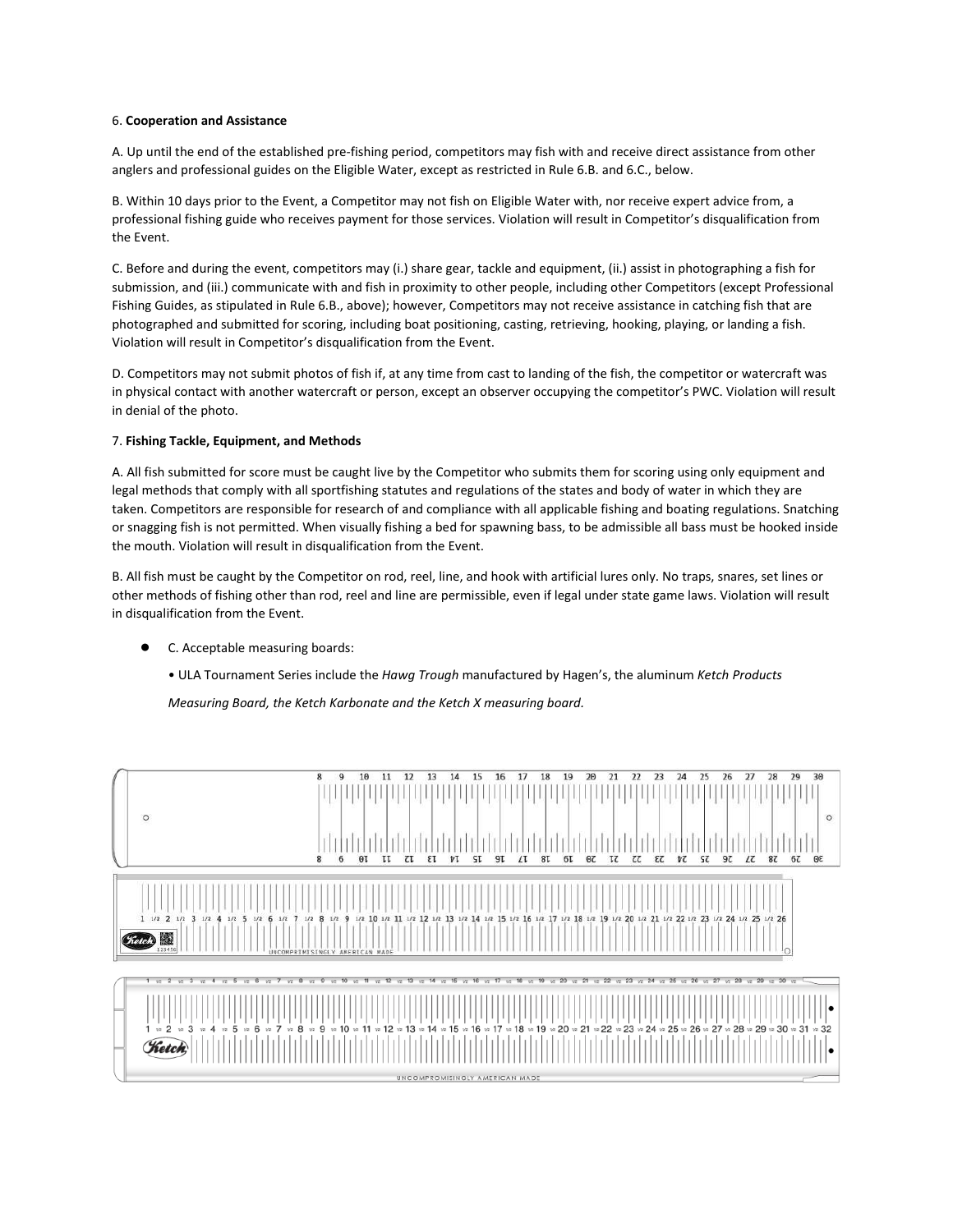Measuring boards may be shortened only by removing inches from the upper end (opposite the fence). However, it may not be broken, snapped, or cut apart and then reassembled at any point between the two ends. Violation will result, at minimum, in denial of photo.

A crack that does not separate the measuring board into pieces and does not affect the measuring board's accuracy may be repaired and reinforced for use.

A slight flex in a measuring board resulting from a fish's weight is allowed; however, Competitors are prohibited from deliberately flexing or deforming a measuring board by exerting pressure or reshaping it. Any modification of a measuring board that results in misrepresentation of a fish's actual length is grounds for a competitor's disqualification from the event and may result in subsequent sanctions and penalties as described in Rule 11.

D. Competitors may share measuring boards.

E. A break of the measuring board's fence may be mended for use if the repair is rigid, flat and at a right angle to the measuring surface. The mended measuring board must be submitted to the Tournament or Series Director, personally or by two or more emailed photographs that clearly show (i.) the mended area and (ii.) a side view of the measuring surface and the fence. Violation will result in denial of photo.

F. Each competitor must use a mobile phone with camera or a digital camera or video camera capable of producing still photos with memory card and/or download cable to submit digital photographs.

When a Competitor's smart phone becomes inoperable or is lost, he may share smart phones with other Competitors, provided each Competitor logs into his own TMS account to submit photos of fish he caught. Competitor under the same circumstances may share digital cameras, provided each Competitor can clearly and positively identify photos of the fish he caught. Violation will result in denial of photo.

G. Only artificial lures and biodegradable artificial lures may be used. No live bait, preserved bait, or prepared bait will be permitted during competition. Violation will result in disqualification from the Event.

H. Only ONE casting, spin-casting, spinning, or fly rod and reel may be in use at any one time. A rod and reel are considered to be "in use" when a lure attached to it by a line is in or on the water. A hung lure (one snagged in an overhanging tree) that is not in or on the water is not considered in use and the attached rod and reel may be set aside while another is in use.

I. Nets and grippers (e.g., Fish Grip, Boga-Grip) may be used for landing fish during tournament competition, but grippers must not remain attached to the fish in photos. Violation will result in denial or disqualification of the photo.

J. If a Competitor breaks his line while setting the hook or retrieving a fish, he is allowed to make an attempt with the rod being used or by hand to secure the line and land the fish to be counted as legal. He may NOT hook the line with another lure, rod and reel, or other device. If a Competitor loses his rod and reel while landing a fish, he MAY use another rod and reel to retrieve the lost outfit. If after retrieval, the fish is still hooked, it may be landed, photographed, and submitted as a legal fish. Violation will result in disqualification from the Event.

#### 8. **Watercraft & Propulsion**

A. The ONLY watercraft acceptable for use in ULA Competition are those manufactured and registered as Personal Watercraft (PWC) and classified as a "Runabout Series" where jet is the primary means of propulsion. Stand-Up types are not permissible. Watercraft specifically approved in advance of competition by ULA Management are:

- BRP Sea-Doo
- Kawasaki Jet Ski
- Yamaha Waverunner
- Honda Aquatrax

B. It is the competitor's responsibility to understand any regulations relating to local restrictions such as emissions, and allowable watercraft on tournament water.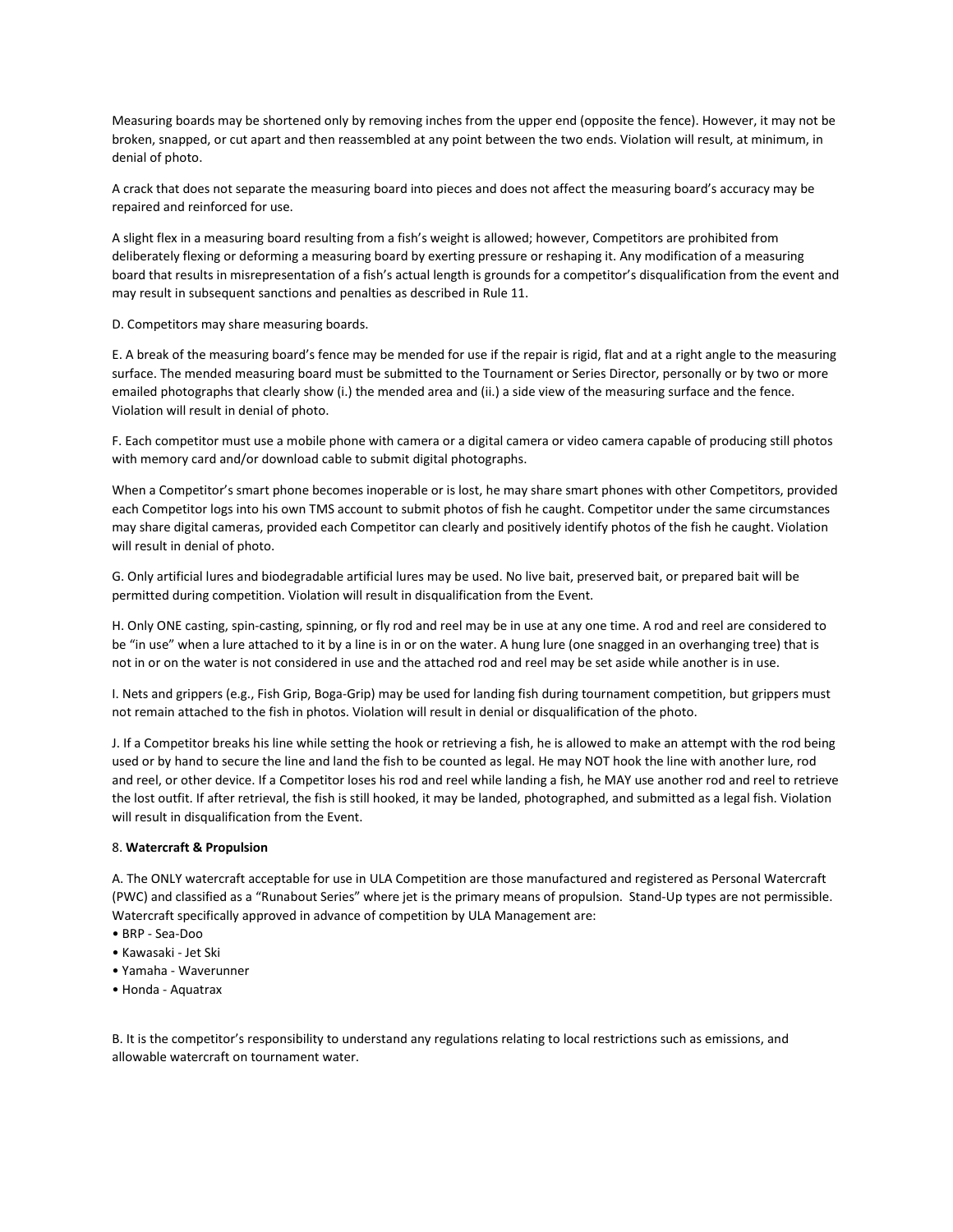Use of watercraft in competition other than those listed above as acceptable, or exceptions will result in disqualification from the Event.

C. Competitors must comply with all boating regulations pertaining to jet-propulsion watercraft registration, use, and operating restrictions for the designated fishing area. Violation will result in disqualification from the Event.

D. Towing, transport, or relocation assistance from another watercraft, including "mothershipping," is NOT permitted except in cases of emergency, as when pulling a disabled PWC from a danger zone or restricted area. Once the emergency has ended, the Competitor may resume fishing only if the watercraft was pulled no more than 100 yards from the danger zone. Violation will result in disqualification from the Event.

E. Trolling (i.e., lure(s) attached to a single rod and towed behind a watercraft while underway) is permitted in ULA Competition.

9. **Photo Standards**—Digital photographs of each fish submitted to judges for scoring must meet these criteria:

A. *Unique—*Each digital photo submitted in each Event must be of a different fish. Subsequent digital photos of the same fish submitted by the same Competitor in an Event will be denied.

B. *Visible/Legible—*Each photo must be in sharply focused and clear enough for a judge to:

i. Verify the correct Identifier Form and Event ID Code. Inability of the judge to verify will result in denial of photo.

ii. Verify the fish's condition. Violation will result in denial of photo.

iii. Verify the fish's length. Judge will score fish at the greatest length of which he is certain.

iv. Verify whether the bass' jaw or lip is in contact with the measuring board fence. Inability of the judge to verify will result in a penalty of 1 inch.

v. Except where covered by hand or fingers, the entire fish, from its mouth/jaw to the tip of its caudal (tail) fin, must be visible in photos. If either end is covered or cropped off, the photo will be denied.

C. *Centered*—Camera lens positioned directly over the center of the fish's body, which contributes to accurate measurement by judges. Photos taken at a low angle so as to obscure an open mouth may be denied or penalized at the Tournament Director's discretion.

D. *First generation—*Each digital photo must be a first-generation image (not a photo or screen-shot of another photo). Violation will result in denial of photo.

Photos submitted for scoring that, in judges' opinions, contain evidence of a possible disqualifying infraction—including photos that appear to have been cropped or modified (e.g, image enhanced or filtered) in such a way as to obscure infractions—will be accepted with a score of 0.01″ and a note indicating the nature of the infraction is emailed to the Competitor. The Tournament Director will review all such photos and will make any disqualification ruling. The Tournament Director may also contact Competitors to request submission of original un-cropped, un-filtered photos for further review and verification. Failure by Competitors to respond or refusal to submit the original photo will result in denial of the photo.

E *Identifiable*—Official ULA Identifier From above, below, or beside the fish (not covering any portion of the fish, unless attached to the Competitor's hand or arm). Neither a hand-drawn form nor an image of the ULA Identifier Form on a smart phone are permissible. Violation will result in denial of photo.

F. *Background*—Competitor's watercraft clearly visible in the photograph. Violation will result in denial of photo.

#### G. *Hand Position.*

i. In bass competition, hand or finger(s) may be in contact with the caudal peduncle (fleshy, scaled part of the bass' body at the base of the caudal fin) but not covering or touching any portion of the caudal (tail) fin. Violation will result in a 1-inch deduction in score.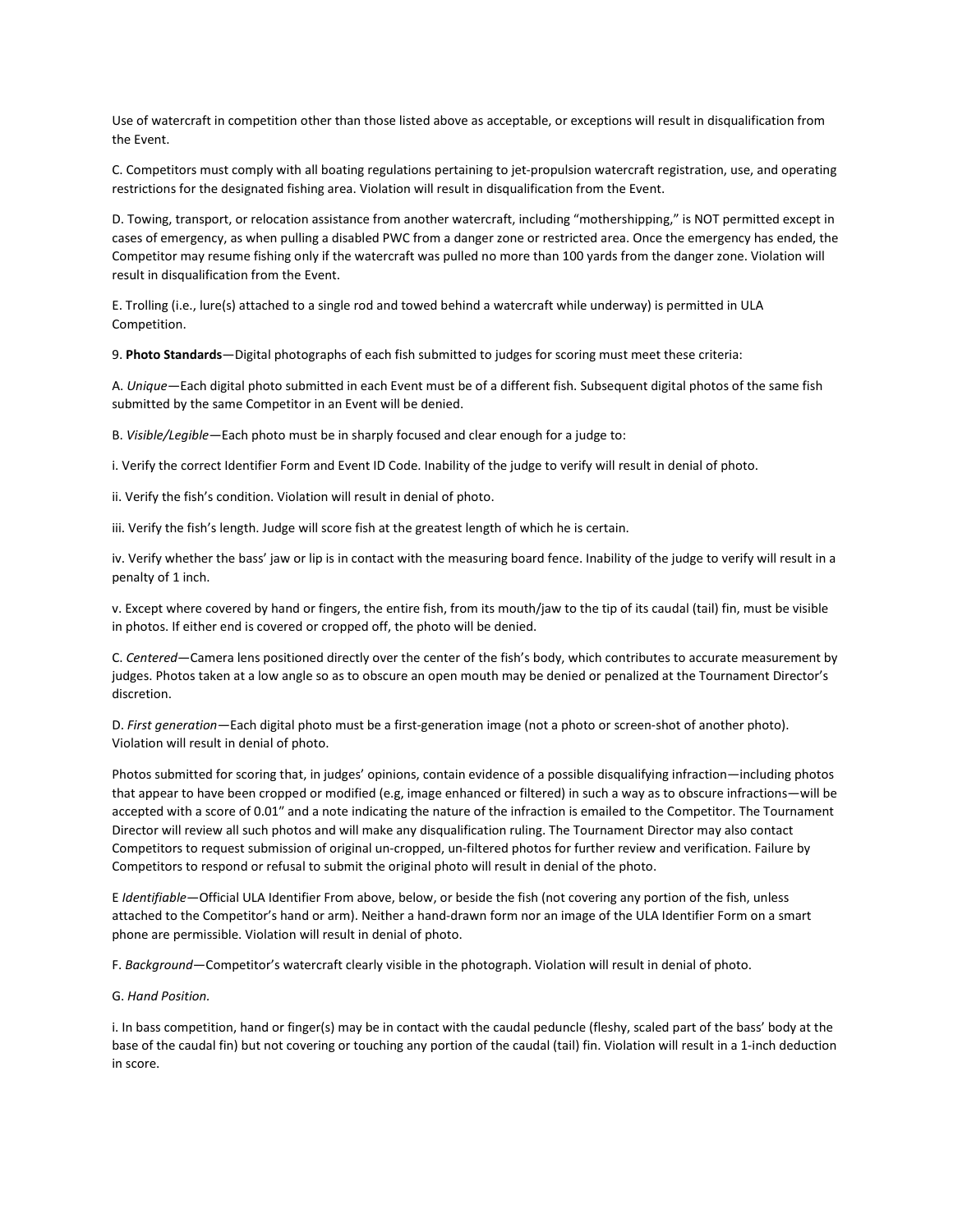

ii. No portion of a hand or finger may be under the fish's operculum (gill flap or cover). Violation will result in denial of photo.

### H. *Mouth*

i. Bass' lip or jaw must be in contact with measuring board fence (bump board, upright), and the fence must be visible in the photo. Violation will result in denial of photo.

ii. In bass fishing competition, a closed mouth is preferred for uniformity of measurement. If judge considers the mouth to be open 1/4 inch or more, even if it is structurally unable to close, a one-inch penalty will be assessed.

- I. *Not "In-possession."*
	- a. In most states, though not all, unless a fish is secured by a restraint device or is placed in a holding container, state regulatory agencies do not consider it to be "in possession" by Competitors, so states' minimum length regulations do not apply for photo submissions. If Event takes place in a state where photographing a fish constitutes "possession," and a photo is submitted of a fish that does not comply with state size limits, the photo will be denied. (Refer to regulatory compliance, Rule 7.A.)

### 10. **Scoring**

A. Fish length is determined by its caudal fin (tail fin) touching or crossing the manufacturer's quarter-inch mark (e.g., ridges, grooves) on the measuring board. If it falls short of a 1/4-inch factory mark, the length is rounded down to the next lower 1/4 inch mark that the bass' caudal fin touches or crosses. In reviewing photographs, judges will visualize as accurately as possible where a 1/4-inch factory mark would be if it extended the full width of a board and use that imaginary line to determine a fish's length.

B. If any portion of a bass' caudal (tail) fin extends off the edge of a Measuring Board surface, the score will be determined by the highest 1/4-inch measurement reached or crossed by the portion of caudal fin on the Measuring Board. Any portion of the caudal fin extending off the edge of a Measuring Board is not considered in scoring. Alignment aids and attachments to a ULAapproved measuring board (e.g., a cradle attachment for the Ketch measuring board) will not be considered part of a Measuring Board surface when determining a fish's length.

C. Tournament ranking, contingency awards, Angler of the Year Points, Challenge Points, and Championship qualification shall be determined by the aggregate length of each Competitor's photos remaining on the Leader Board when judging has concluded, and the Dispute Period has closed. Unless otherwise stipulated on the Event Page:

i. In one-day tournaments the scores of the five longest fish on the Leader Board when judging is complete will be combined to determine the aggregate score.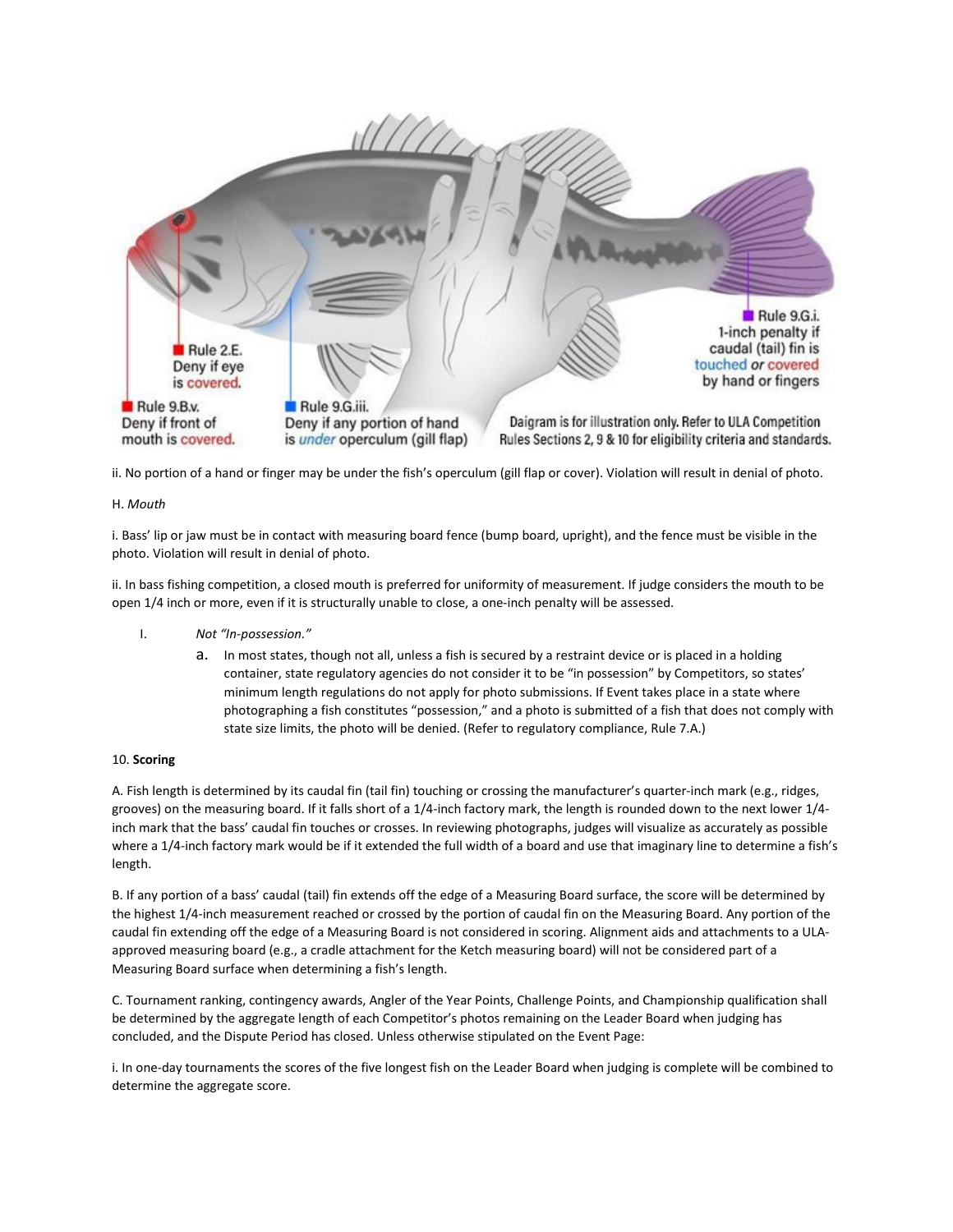ii. In two-day tournaments, the scores of the five longest fish of Day 1 and the five longest fish on Day 2 on the Leader Board when judging is complete will be combined to determine the aggregate score.

D. If a Competitor's photo is denied by a judge after end-of-competition, it may be automatically replaced by a previously submitted and auto-culled photo; however, no Competitor may submit a replacement photo after end-of-competition time.

E. In the event of a tie in score, the tied competitors' longest (highest-scored) fish are compared, and the tie breaks in favor of the competitor with the longest (highest-scoring) fish. If the longest fish are equal, the second-longest fish are compared and determine which competitor wins the tie. If the second-longest are identical, the process repeats for each of the remaining fish. If all the tied competitors' highest scoring fish are identical, then the tie breaks in favor of the competitor whose last Leader Board photo was uploaded earliest.

F. ULA judges apply the following scoring criteria to adjust measurements, approve or deny photos, and to penalize photos by deducting points (length) or disqualifying a Competitor.

| Item           | <b>Photo Scoring Criteria</b>                                                                            | Penalty      |
|----------------|----------------------------------------------------------------------------------------------------------|--------------|
| a. Photo       | Blurry photo/length unclear:<br>scored at the highest mark of<br>which there is no doubt                 | n/a          |
| b. Photo       | Blurry photo; completely unable<br>to judge                                                              | Deny         |
| c. Photo       | Appears to be second-<br>generation (e.g., screen shot,<br>photo of photo)                               | Deny         |
| d. Photo       | EXIF data and other evidence<br>substantiates photo taken<br>outside of Eligible Water<br>boundaries     | Deny         |
| e. Photo       | EXIF data, other evidence<br>substantiates photo was taken<br>outside of competition hours               | Deny         |
| f. Photo       | Multiple digital photos<br>submitted of the same fish;<br>unintentional violation                        | Deny         |
| g. Photo       | Multiple digital photos<br>submitted of the same fish;<br>evidence indicates intentionally               | Deny and Ban |
| h. Photo       | Competitor's watercraft not<br>visible in photo background                                               | Deny         |
| i. Photo       | Entire fish not in picture                                                                               | Deny         |
| j. Orientation | Fish positioned with right side<br>of body toward camera; head<br>pointing right, and caudal fin<br>left | Deny         |
| k. Orientation | Fish positioned with dorsal fins<br>at bottom of photo, pelvic and<br>anal fins upward                   | Deny         |
| I. Identifier  | Official identifier Card missing,<br>counterfeit, or incorrect for<br>event                              | Deny         |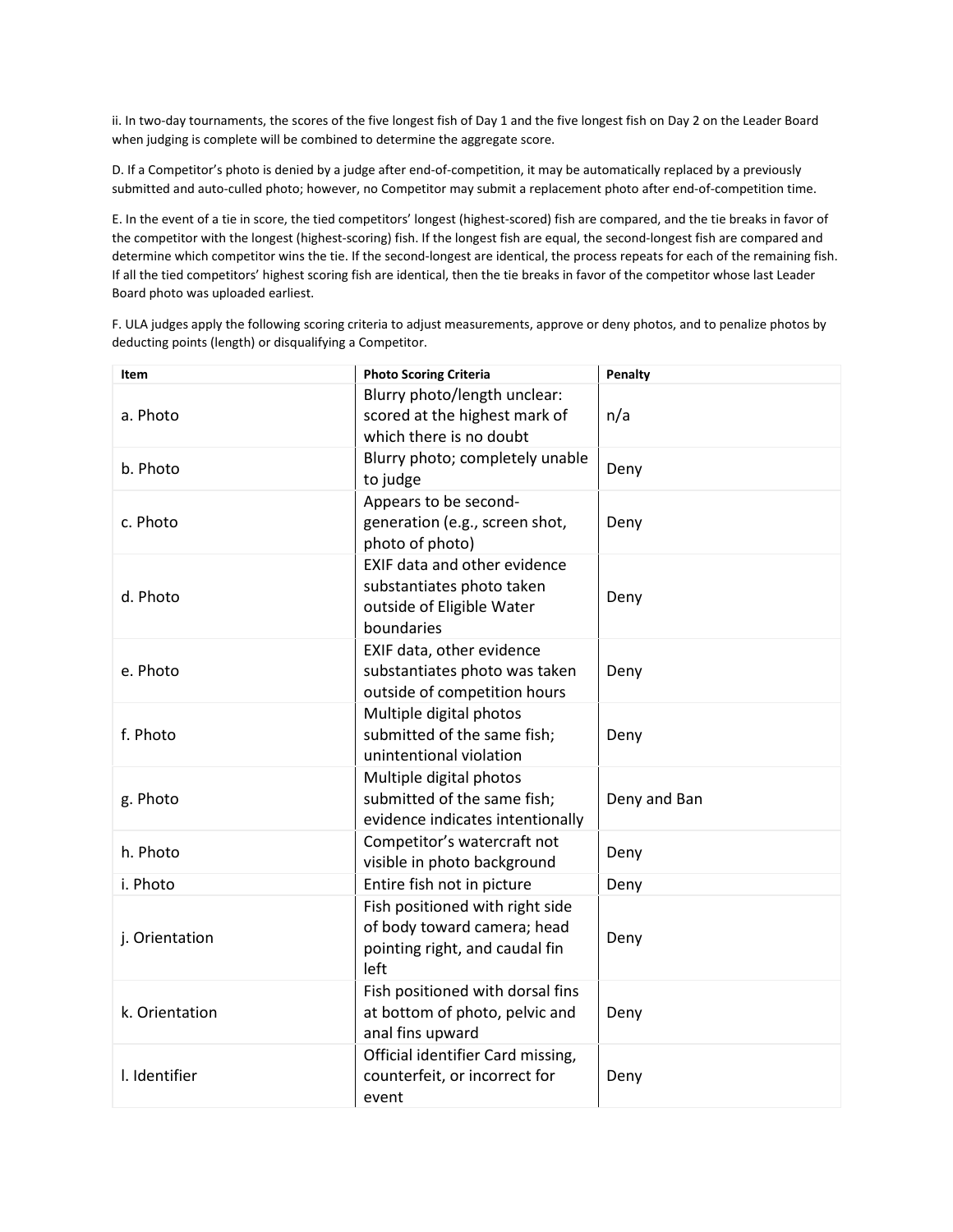| m. Identifier | Identifier Card is lying on or<br>covering any portion of the fish                                      | Deny                |
|---------------|---------------------------------------------------------------------------------------------------------|---------------------|
| n. Identifier | Incorrect Event ID Code for<br>Event or illegible Event ID Code                                         | Deny                |
| o. Fish       | Secured by restraining device<br>(e.g., stringer, tape, or clip<br>attached to fish)                    | Deny                |
| p. Fish       | Photo violates state regulations<br>regarding possession                                                | Deny                |
| q. Species    | Photo of any species or variety<br>of fish other than that approved<br>for the Competition              | Deny                |
| r. Body       | Photo Bass caudal (tail) fin tip<br>fails to reach 12.00" line on<br>measuring board                    | Deny                |
| s. Body       | Any portion of a hand or fingers<br>under the fish's operculum (gill<br>flap or cover)                  | Deny                |
| t. Body       | Finger(s) or hand touching or<br>covering a bass' caudal (tail) fin                                     | 1.00" - Subtraction |
| u. Body       | Entire caudal (tail) fin entirely<br>lifted away and out of contact<br>with the measuring board         | Deny                |
| v. Body       | Left eye covered; not visible in<br>photo                                                               | Deny                |
| w. Body       | Fish appears to have been<br>snagged, snatched, or hooked in<br>the body rather than mouth              | Deny                |
| x. Body       | Fish appears to be dead,<br>mutilated, frozen, mangled, or<br>otherwise damaged                         | Deny                |
| y. Body       | Fish appears to have been<br>mashed, mauled, or otherwise<br>altered to increase its length             | Deny                |
| z. Mouth      | Bass lip or jaw clearly not<br>touching measuring board fence<br>(upright end plate)                    | Deny                |
| aa. Mouth     | Unable to ascertain with<br>certainty that bass lip or jaw is<br>touching measuring board fence         | 1.00" - Subtraction |
| ab. Mouth     | Mouth open 1/4 inch or more,<br>even if it appears to be<br>structurally unable to close<br>completely. | 1.00" - Subtraction |

# 11. **Penalties**

A. In the event of a rule violation, the Tournament or Director may impose such penalties as deemed appropriate, including without limitation, the following: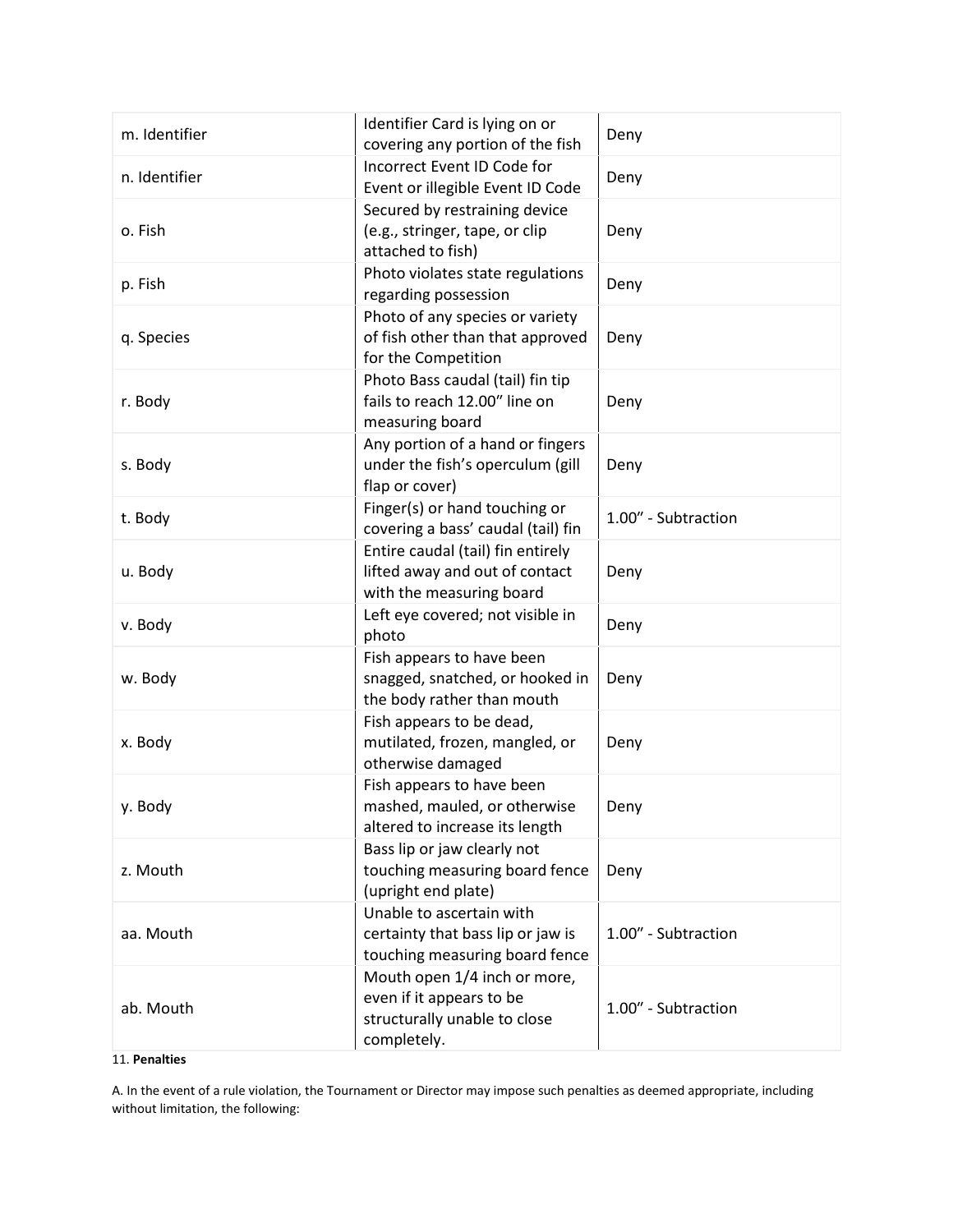i. Reduction of score (length) as described above or determined by the Tournament or Series Director

ii. Loss of catch for the day or up until the violation has been remedied

iii. Disqualification from the tournament in question

iv. Any additional penalties determined by the Tournament or Series Director including but not limited to monetary fines and/or reduction of Competitor of Year points.

Subject to the dispute and appeal processes set forth below, the Tournament Director's decisions on violations are final.

B. Following a review of evidence, a determination by the ULA Tournament Director and/or Chief Operations Officer of cheating or conviction of fraud will result in permanent suspension from all PWC Bass Fishing competition and ULA-affiliated Events, and series, and revocation of all ULA Social Media privileges. The findings will be published on a password-protected ULA Membersonly web page.

C. Competitor acknowledges that (i.) the use of polygraph tests may be necessary to verify compliance with rules and to settle disputes and (ii.) entry constitutes acceptance of this requirement and agreement to abide by its conclusion. Refusal by a Competitor to submit to a polygraph test is grounds for immediate disqualification from the ULA Event and prohibition against future participation in any ULA-affiliated Event. Results of a polygraph test will not be the sole determining factor in a ULA Management Review of a Competitor's eligibility for awards and qualification for future participation but may be one of several factors considered in such review.

D. ULA Tournament or Chief Operations Officer shall

i. Have the discretion to determine the need for a Polygraph examination.

ii. Be responsible for (i.) selecting an independent expert to administer the polygraph test, (ii.) establishing, in consultation with the expert administrator, the scope of the questions that may be asked during the test examination, and (iii.) interpreting the results.

iii. Have sole responsibility selecting the location, date, and time of the test nearest ULA headquarters with respect to all concerned parties schedule and travel cost.

E. The Competitor shall:

i. Make himself/herself available at the location selected by the Tournament Director or Chief Operations Officer.

ii. Cooperate in all respects with such test.

F. Competitors may be selected at random to undergo polygraph examinations during or following ULA competitive Events.

#### 12. **Awarding of Prizes**

A. Prizes and numbers of positions paid out are addressed on the Event Page. Amounts paid per rank are subject to change based on participation (lower value for fewer entries and higher value for more entries) and sponsor provision.

B. Prizes will be processed after all photos submitted for scoring have been judged, the results reviewed by a separate panel, and disputes have been resolved.

C. Product prizes (e.g., PWC'S, trailers, fishing rods) may require additional processing or delivery time. This allows competitors some flexibility in selection of model, color, or style. Product selection may be limited to specific features and models.,

Recipients of sponsor product awards must fill out a Prize Claims Form at the end of the event. These forms will be provided.

13. **Taxes** — Competitors are responsible for all applicable taxes on both cash and merchandise awards. Failure to meet those obligations may result in disqualification from all future ULA events. All prize recipients whose cumulative total for the year adds up to \$600 or more must fill out and submit a substitute IRS Form W-9 including name, address, social security number, signature, and date. These are used to prepare IRS 1099 forms for distribution in January.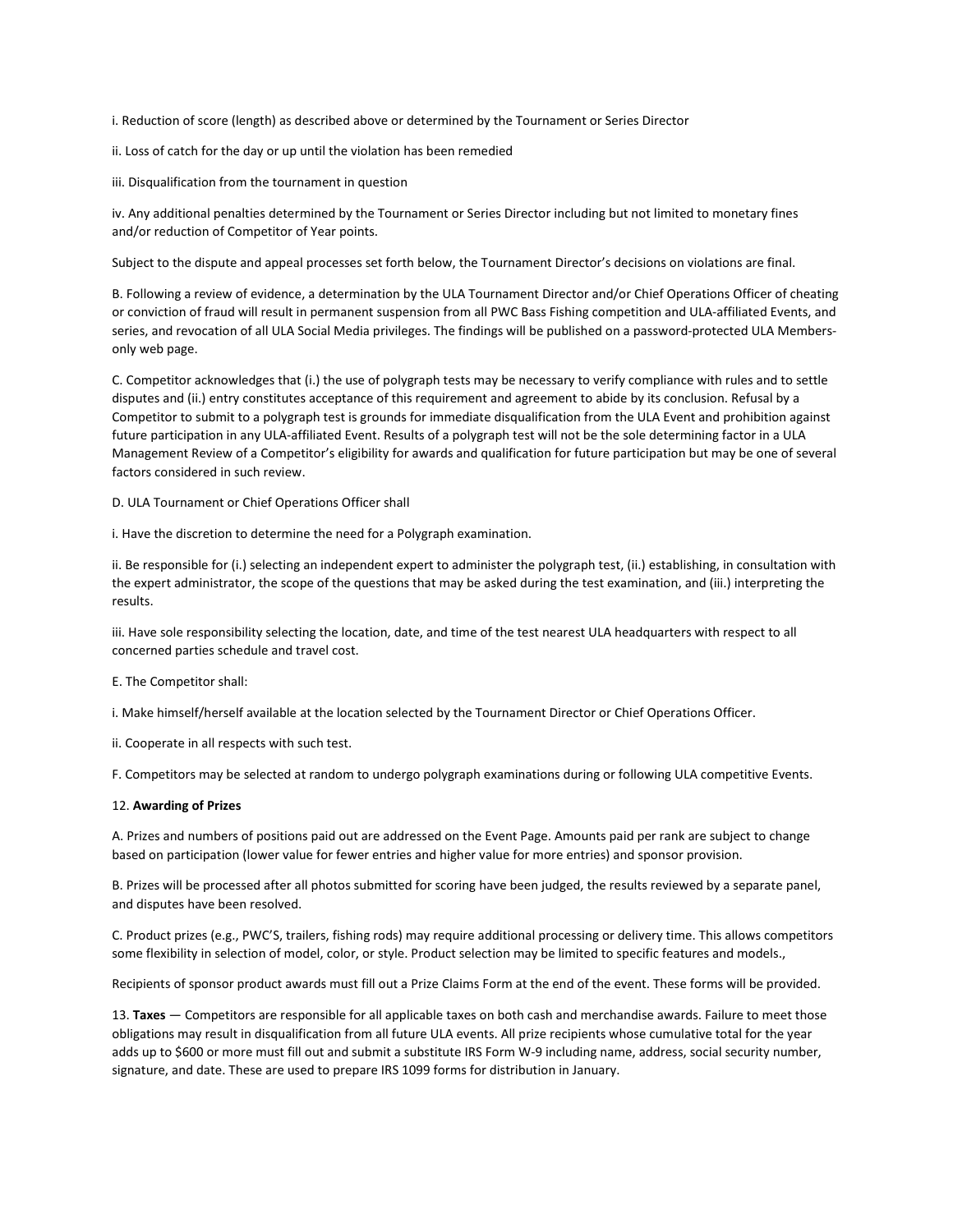14. **Sale of Prizes** — No prizes won participating in ULA Events may be advertised or promoted for sale for a period of one full year. Violation of this rule will result in ineligibility for all future events and forfeiture of qualification status.

15. **Safety**

• A. During competition, every Competitor must have all required Coast Guard safety equipment, (e.g., whistle or other audible signal device, A Coast Guard-approved B-1 fire extinguisher, Coast Guard-approved, chest-type life preserver [PFD]).

B. *PFD Usage* — At all times while actively engaged in competition, except as described below (Rule 15.C. PFD Wear Exceptions), Competitor must wear a fastened USCG-certified vest-style PFD (personal flotation device) or life jacket. A beltstyle PFD, even one that deploys as a vest, is not permitted during Competition. When an infraction, as described above, is verified by the Tournament Director, the Competitor is disqualified from participation in the Event.

C. *PFD Wear Exceptions* — Competitor assumes responsibility for all consequences of removing his PFD. Competitor may cease competition and remove the PFD while his watercraft is beached or docked, only if doing so creates no unsafe condition. Competitor must put on and securely fasten the PFD before going underway or resuming competition.

When finished changing his attire, Competitor must immediately put the PFD back on before going underway, fishing, or engaging in any other competition-related activity.

D. The Tournament Director has the right to postpone or cancel the start of an official tournament day because of adverse weather conditions or other factors that would jeopardize Competitors' safety. Tournament waters may also be restricted at any time because of bad weather.

E. In the event of weather emergencies that pose an imminent threat to Competitors, the Tournament Director may terminate Competition before the scheduled end-of-competition time. An Early Termination Announcement with an adjusted end-ofcompetition time will be broadcast to Competitors via email and group text messaging and will also be posted on the TMS site. The Announcement will also specify an adjusted report-in time and location. If safe to do so, upon receiving the Announcement, Competitor should make his way to the specified location at that time.

Competitor is required to stop fishing as soon as he receives the Early Termination Announcement. No photos of fish caught after the adjusted end-of-competition time may be submitted for scoring; however, to accommodate those seeking shelter immediately, Competitor has up to 15 minutes after the Adjusted End Time to submit a photo of any bass caught before the adjusted end-of-competition time/photo submission deadline.

F. In the event of an emergency situation, Competitor should call 911 first and then notify tournament officials as soon as possible.

G. Use of alcohol or drugs (other than those purchased over the counter or prescribed by a licensed physician) by any Competitor during an Event will not be tolerated and will be cause for automatic disqualification from this and all future ULA tournaments. No alcoholic beverages or other non-prescription stimulants or depressants shall be allowed in watercraft during competition days. Chemical substance addiction or abuse, conviction of a felony or other crimes involving moral turpitude, or other conduct reflecting unfavorably upon efforts to promote safety, sportsmanship, fair competition, and compliance with tournament rules, shall be grounds for rejecting any application for participation and/or for disqualification after circumstances are reviewed by ULA's Chief Operations Officer. Any disqualification, suspension from, or other disciplinary action regarding any tournament or fishing organization, shall be grounds for rejecting any application for participation in a ULA tournament, and/or disqualification from a ULA tournament, after circumstances are reviewed by the ULA Chief Operations Officer.

# H. **Night Tournaments Are not allowed for any PWC fishing events.**

I. The ULA Tournament Director shall have *predetermined the availability* of cell phone or radio coverage to assure reasonable communications in the event of an emergency. [Note: All competitors should make sure their cell phone numbers are entered in the TMS and the Tournament Director should have a list of all competitors with cell phone numbers for texting or calls.]

J. The ULA Tournament Director shall h*ave on hand the contact information for emergency rescue and medical services* and *must maintain the ability to make contact at all times during the tournament.*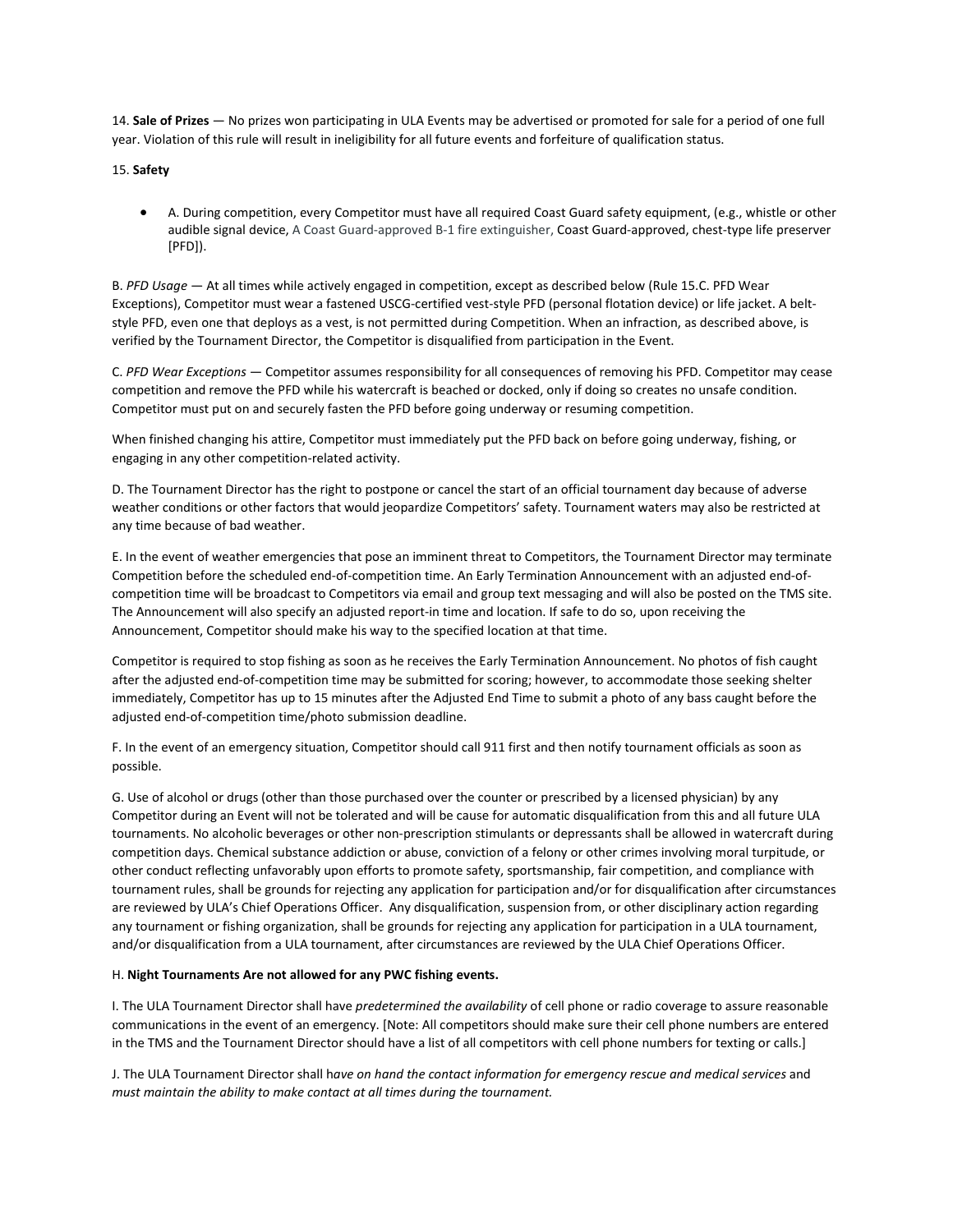iii The governing authority, *as required by law or ordinance,* shall be notified of the tournament date and hours.

v. The Tournament Director shall have in place a system of accounting for the return of all participants. [Note: This includes not only an end-of-competition check-in but also a way for competitors who leave early to notify the ULA Tournament Director.]

16. **Competitor Conduct** — Competitors participating in any ULA sanctioned event must observe the applicable rules for the Competition and must conduct themselves at all times in a manner that reflects favorably on the sport of PWC Fishing, ULA, its members, officers or representatives, tournaments, or sponsors. Competitors are expected to follow high standards of sportsmanship, courtesy, integrity, safety, and conservation in support of the sport of PWC Fishing, especially when in the vicinity of non-Competitors who may be on or beside Eligible Water. Any Competitor who violates these principles, intentionally violates ULA Competition Rules or regulations (attempts to commit fraud) or behaves in ways the reflect unfavorably up ULA efforts to promote fisheries conservation, clean waters and courtesy, may forfeit tournament winnings, face suspension from future ULA sanctioned events, be permanently banned from competition, or any combination thereof deemed appropriate by ULA.

#### 17. **Disputes and Appeals**

A. If a Competitor wishes to dispute a rules violation penalty, a judge's scoring decision, a Tournament Director's decision or other action that materially affected the Competitor's ranking or prize eligibility, he must use the ULA Dispute & Appeal Form on the ULA Website<http://www.uplakeadventures.com/event> to submit a dispute within 24 hour (one full day) following completion of Event judging. The dispute must include the following:

- i. Event title, location, and date
- ii. Description or identification of penalty imposed, or condition being disputed
- iii. Reference to pertinent rule
- iv. Reason for dispute and requested action

Except for situations involving fraud or other law violation, any disputes submitted after the 24-hour dispute deadline will be reviewed without affecting the outcome of an event. No change in rank or reward will result from disputes submitted after the deadline. Only Competitors in the Event where the disputed action occurred may submit disputes. Disputes must be handled privately. All parties directly involved will be provided a copy of the dispute. The Tournament Director (for judge's rulings) or Chief Operating Officer (for Tournament Director rulings) will review the Competitor's claims, thoroughly investigate the disputed decision, and issue a ruling.

B. The Competitor who filed the dispute may appeal the dispute results. Appeals of dispute results must be presented to the ULA Chief Operations Officer (for Tournament Director's dispute rulings) or President (for COO's dispute rulings) using the ULA Dispute & Appeal Form within 24 hours from the time and date of ruling. An Appeals Processing Fee of \$100 must be paid to ULA through phone in with credit card at 435-772-5616. The ULA executive handling the appeal will impanel an appeals committee comprised of one ULA staff member not involved directly in directing or judging the Event and two ULA Associates who were not Competitors in the Event. Appeals hearings shall take place within seven (7) business days from the date of receipt of the written appeal, and all parties must make themselves available at prescribed time of hearing. The appeals committee will submit its findings and recommendations to the ULA Executive handling the appeal, whose decisions are final. If the final ruling is in the Competitor's favor and reverses or nullifies a dispute ruling, then the entire Appeal Processing Fee will be refunded; however, if the ruling stands, then the Fee is forfeited.

#### 18. **Public Comments**

A. The favorable public reputation of ULA as a sanctioning organization in the sport of PWC Fishing, the integrity of its officials, and the reputation of its media channels are valuable assets and tangible benefits for ULA. Accordingly, it is an obligation of Competitors to refrain from comments in public forums and social media or to the news media that unreasonably attack or disparage the integrity of PWC Bass Fishing tournaments, tournament officials, sponsors, fellow members, fellow Competitors, or the ULA organization. Competitors are encouraged to express themselves and have the right to question the rules officials. Responsible expressions of legitimate disagreement with ULA policies are encouraged, as opposed to attacks upon the integrity of the rules or officials. However, public comments that a Competitor knows, or should reasonably know, will harm the reputation of PWC Bass Fishing, ULA officials, ULA associates or sponsors, may result in disciplinary action.

B. Sponsor contributions will not be devalued by disputes or disagreements in public forums or social media platforms.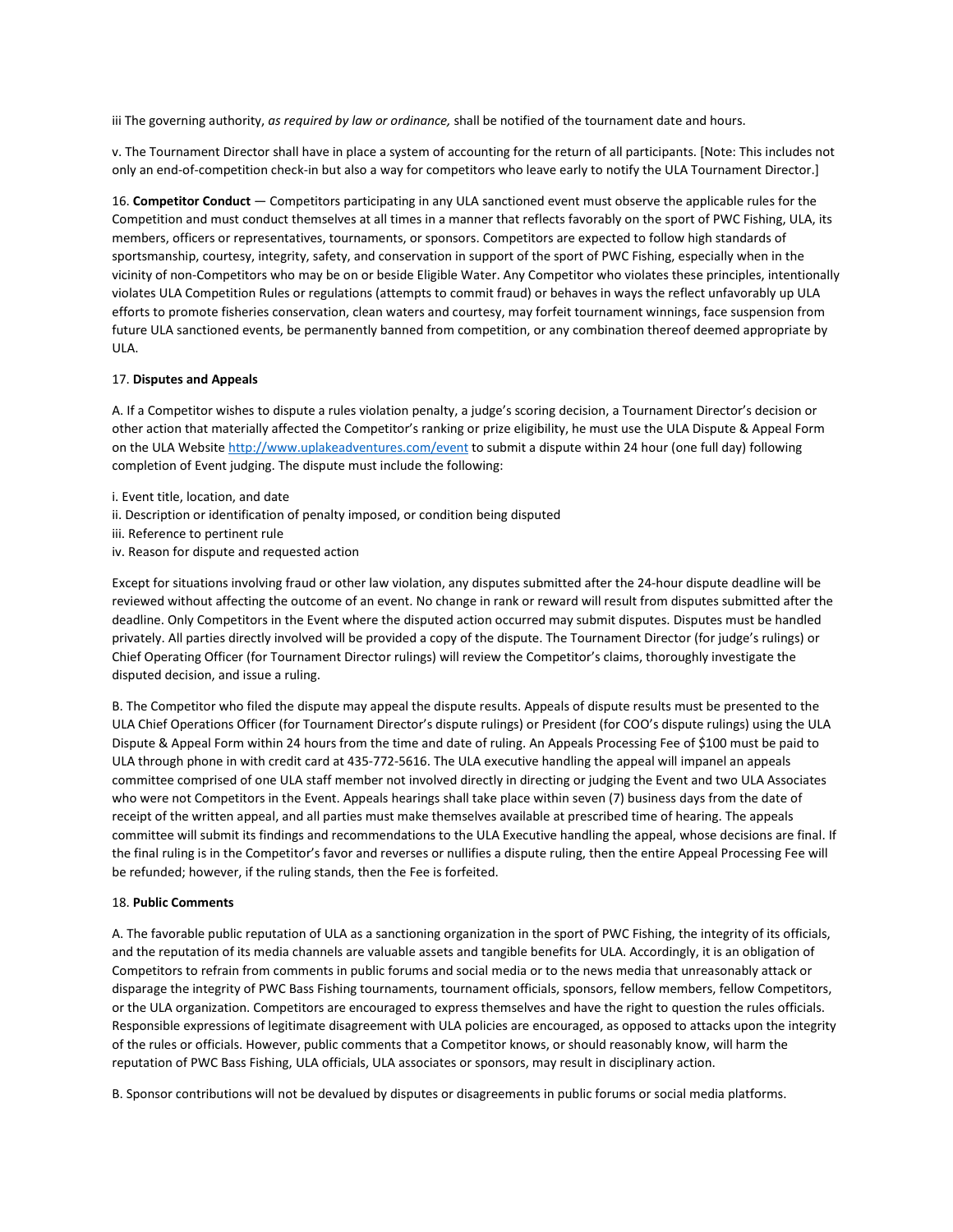C. Publicly disputing a judge's ruling or any dispute or appeal decision by a ULA Tournament Director, Series Director or ULA Executive will result in participant receiving a warning for a first offense. A repeat of the offense will result in disciplinary action up to disqualification from the current Event and permanent termination of eligibility for future ULA Events, even if previously qualified. This provision is not intended to discourage legitimate disputes but to ensure that a fair and unbiased approach is used, and the approved challenge and appeals processes are followed in determining the best possible outcome.

19. **Unavailability and Force Majeure** — ULA will use reasonable efforts to hold the Event; however, under no circumstances will ULA be held responsible for unavailability caused by circumstances beyond ULA's control, including flood, fire, hurricanes, earthquakes or other "acts of God," acts of government, civil unrest, acts of terror, strikes or labor problems nor will any Event Registration be cancelled, altered or amended once the Event has commenced other than on the basis of circumstances beyond ULAs reasonable control.

20. **Compliance with Laws —** This Agreement shall be governed by the laws of the State of Utah. All rights and obligations of the ULA and the Competitor under this Agreement are subject to all applicable federal, state, and local laws and regulations. These terms and conditions shall be deemed revised to conform to applicable statutes, rules, and regulations. ULA may modify the terms and conditions stated herein at any time in its sole and absolute discretion. Competitor shall be bound by the modified Agreement and agree that no other modifications shall be enforceable. This Agreement constitutes the entire Agreement between the parties and supersedes all prior agreements between the parties, whether written or oral. The invalidity or unenforceability of any provision hereof shall not affect the validity or enforceability of any other provision. The waiver of any breach shall not constitute a waiver of any subsequent breach.

#### 21. **Waivers and Releases**

A. Name and Likeness Release — By registering for this PWC Bass Fishing Event, the Competitor grants to Up Lake Adventures, LLC. and BRP Sea-Doo the right to use all photographs, likenesses, stories, accounts, details of Competitor contributions, exploits, interviews, bloopers, and information pertinent to the PWC Bass Fishing Event, as well as any video footage, photographs gathered at the Event, for marketing and promotional purposes. This release is granted without expectation for additional compensation upon submission of Event Registration.

B. Waiver and Release of Liability — As a condition of participation in a Competition, and by virtue of registering for the Competition, each Competitor agrees to accept the terms and condition of the Up Lake Adventures Waiver and Release of Liability Agreement (below). This Agreement absolves Up Lake Adventures, LLC, its officers, staff, and volunteers from responsibility and threat of litigation in the case of injury, loss, or death sustained by a Competitor in the Event. Registrants under the age of 18 must have their waiver/release form signed by the parent or adult guardian who will accompany them throughout competition. A printed copy of the Up Lake Adventures Waiver and Release Form (below) is available at the Event HQ Check-in Table and must be signed and on file with Up Lake Adventures, LLC before a registrant is eligible to compete.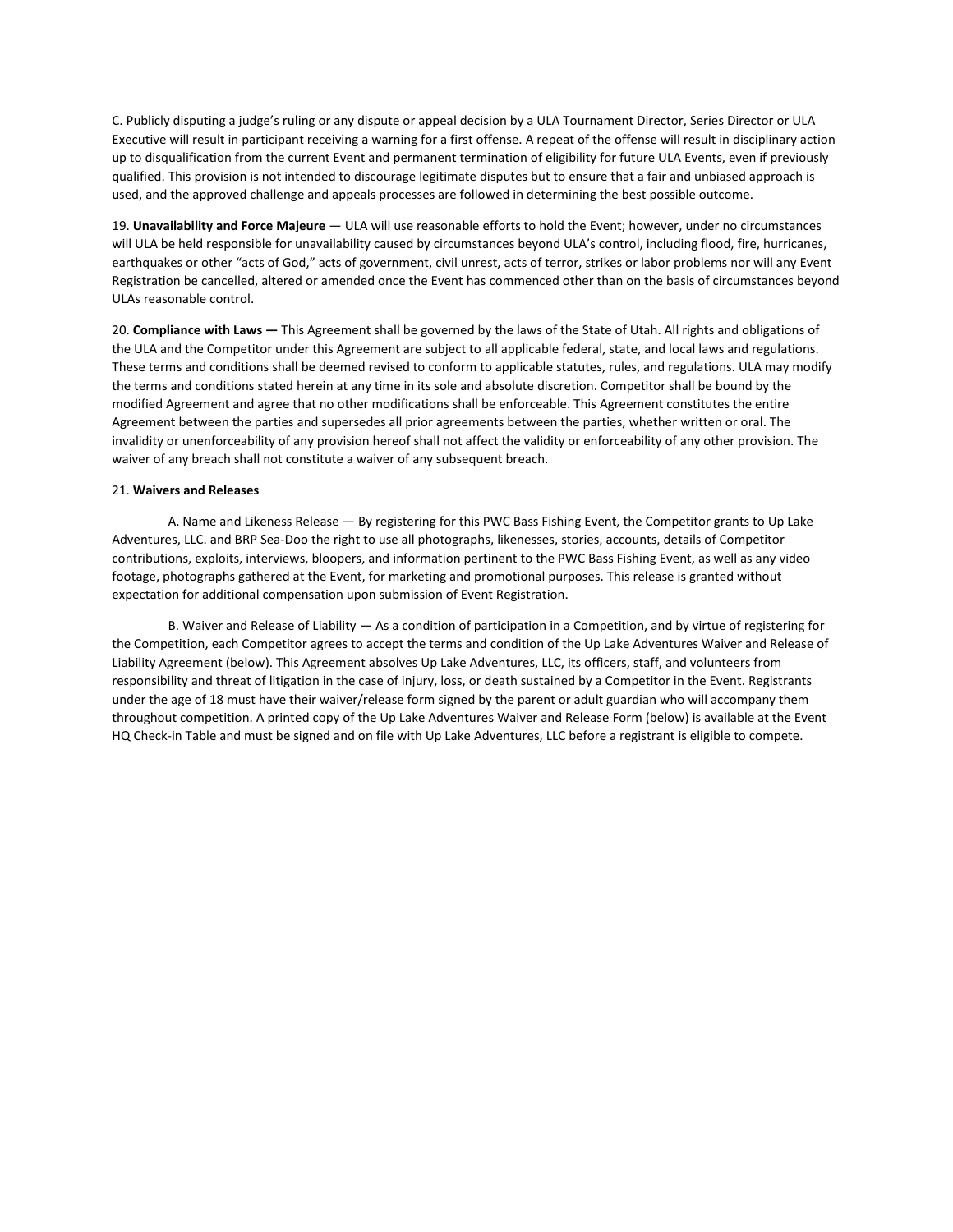### Attachment A – Adult Registrants Up Lake Adventures WAIVER AND RELEASE OF LIABILITY AGREEMENT READ BEFORE REGISTERING FOR ANY ULA COMPETITIVE EVENT

In consideration of being allowed to participate in any way in the Up Lake Adventures, LLC's Event and its related competition and activities, I, the undersigned (or registrant), being at least 18 years of age, acknowledge, appreciate, and agree that:

I affirm that my participation in any ULA Event is voluntary and declare that I am physically fit and capable to participate in such; and

I acknowledge that PWC fishing participation and competition involves certain inherent dangers, and hazards; that the risk of injury from the activities involved in this event is significant, including the potential for permanent paralysis and death, and while particular skills, physical fitness, equipment, and personal discipline may reduce this risk, the risk of serious injury does exist; and, I KNOWINGLY AND FREELY ASSUME ALL SUCH RISKS, both known and unknown, EVEN IF ARISING FROM THE NEGLIGENCE OF THE RELEASEES or others, and assume full responsibility for my participation; and, I willingly agree to comply with the stated and customary Terms and Conditions for Participation. If, however, I observe any unusual significant hazard during my presence or participation, I will remove myself from participation and immediately bring such to the attention of ULA Officers or Tournament Directors; and, in full recognition and appreciation of the dangers and risks inherent in such activities, I, for myself and on behalf of my

heirs, executors, administrators and assigns, personal representatives and next of kin, HEREBY RELEASE, INDEMNIFY, AND HOLD HARMLESS Up Lake Adventures, LLC and its owners, officers, managers, officials, volunteer event staff, agents and/or employees, other participants, sponsoring agencies, sponsors, advertisers, event service and technology providers, and, if applicable, owners and lessors of premises used for the activity ("Releasees"), with respect to any and all injury, disability, death, or loss or damage to person or property, whether arising from the negligence of the releasees or otherwise, to the fullest extent permitted by law, and I hereby waive, release, and forever discharge Releasees from and against any and all claims, demands, actions, or causes of action, for costs, loss, expenses, or damages to personal property, or personal injury, or death, which may result from my participation in the ULA Event.

I HAVE READ THIS RELEASE OF LIABILITY AND ASSUMPTION OF RISK AGREEMENT, FULLY UNDERSTAND ITS TERMS, UNDERSTAND THAT I HAVE GIVEN UP SUBSTANTIAL RIGHTS BY SIGNING IT, AND SIGN IT FREELY AND VOLUNTARILY WITHOUT ANY INDUCEMENT.

Participant's Name (Print) Participant's Signature

\_\_\_\_\_\_\_\_\_\_\_\_\_\_\_\_\_\_\_\_\_\_\_\_\_\_\_\_\_\_\_\_\_\_\_\_\_ \_\_\_\_\_\_\_\_\_\_\_

(Note If Participant is under 18 years of age, do not use this form. Registrant and Adult Supervisor must use Attachment B – Youth Registrants)

Date of Signing **Participant's Age** 

\_\_\_\_\_\_\_\_\_\_\_\_\_\_\_\_\_\_\_\_\_\_\_\_\_\_\_\_\_\_\_\_\_\_\_\_\_ x\_\_\_\_\_\_\_\_\_\_\_\_\_\_\_\_\_\_\_\_\_\_\_\_\_\_\_\_\_\_\_\_\_\_\_\_\_\_\_\_\_\_\_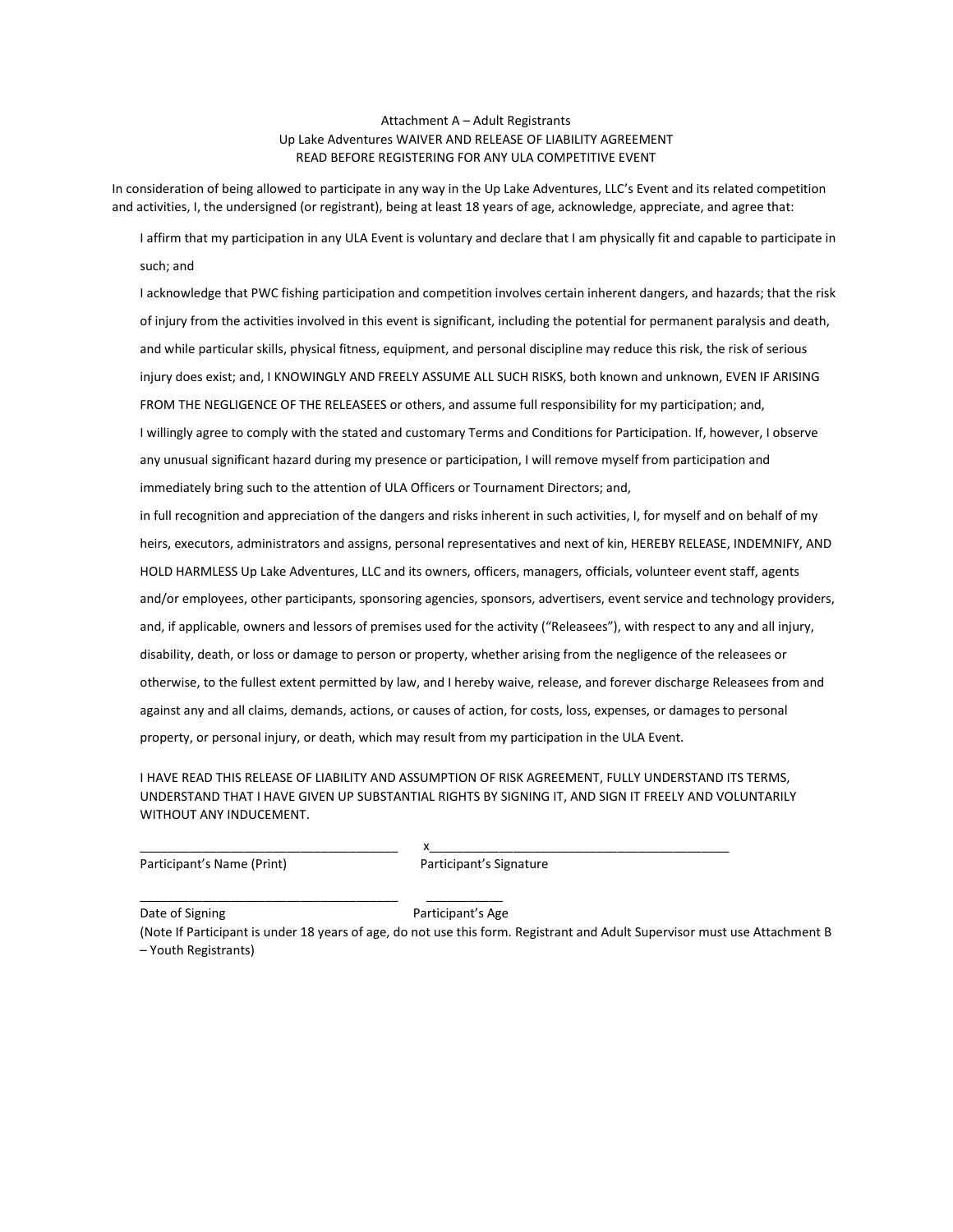### Attachment B – Youth (under age 18) Up Lake Adventures WAIVER AND RELEASE OF LIABILITY AGREEMENT READ BEFORE REGISTERING FOR ANY ULA COMPETITIVE EVENT AND/OR SIGNING THIS AGREEMENT

In consideration of being allowed to participate in any way in the Up Lake Adventures, LLC's Event and its related competition and activities, I, the undersigned (or Registrant), being under the age of 18, acknowledge, appreciate, and agree that:

I affirm that Registrant's participation in any ULA Event is voluntary and declare that Registrant is physically fit and capable to participate in such; and

I acknowledge that PWC fishing participation and competition involves certain inherent dangers, and hazards; that the risk of injury from the activities involved in this event is significant, including the potential for permanent paralysis and death, and while particular skills, physical fitness, equipment, and personal discipline may reduce this risk, the risk of serious injury does exist; and,

Registrant (and Adult Parent, Guardian, or Designated Adult Supervisor) KNOWINGLY AND FREELY ASSUME ALL SUCH RISKS, both known and unknown, EVEN IF ARISING FROM THE NEGLIGENCE OF THE RELEASEES or others, and assume full responsibility for Registrant's participation; and,

Registrant willingly agrees to comply with the stated and customary Terms and Conditions for Participation. If, however, Registrant or Adult Supervisor observes any unusual significant hazard during my presence or participation, I will remove myself from participation and immediately bring such to the attention of ULA Officers or Tournament Directors; and, in full recognition and appreciation of the dangers and risks inherent in such activities, I, for myself and on behalf of my heirs, executors, administrators and assigns, personal representatives and next of kin, HEREBY RELEASE, INDEMNIFY, AND HOLD HARMLESS Up Lake Adventures, LLC and its owners, officers, managers, officials, volunteer event staff, agents and/or employees, other participants, sponsoring agencies, sponsors, advertisers, event service and technology providers (including but not limited to Fishing Chaos), and, if applicable, owners and lessors of premises used for the activity ("Releasees"), with respect to any and all injury, disability, death, or loss or damage to person or property, whether arising from the negligence of the releasees or otherwise, to the fullest extent permitted by law, and I hereby waive, release, and forever discharge Releasees from and against any and all claims, demands, actions, or causes of action, for costs, loss, expenses, or damages to personal property, or personal injury, or death, which may result from Registrant's participation in the ULA Event.

I HAVE READ THIS RELEASE OF LIABILITY AND ASSUMPTION OF RISK AGREEMENT, FULLY UNDERSTAND ITS TERMS, UNDERSTAND THAT I HAVE GIVEN UP SUBSTANTIAL RIGHTS BY SIGNING IT, AND SIGN IT FREELY AND VOLUNTARILY WITHOUT ANY INDUCEMENT.

Registrant's Name (Print) Registrant's Signature

\_\_\_\_\_\_\_\_\_\_\_\_\_\_\_\_\_\_\_\_\_\_\_\_\_\_\_\_\_\_\_\_\_\_\_\_\_ \_\_\_\_\_\_\_\_\_\_\_

\_\_\_\_\_\_\_\_\_\_\_\_\_\_\_\_\_\_\_\_\_\_\_\_\_\_\_\_\_\_\_\_\_\_\_\_\_ x\_\_\_\_\_\_\_\_\_\_\_\_\_\_\_\_\_\_\_\_\_\_\_\_\_\_\_\_\_\_\_\_\_\_\_\_\_\_\_\_\_\_\_

Date of Signing The Communication of Signing Registrant's Age

[ ] I will serve as Adult Supervisor and will accompany Registrant while he is on the water during competition hours. [ ] In place of or in addition to me, the Adult designated below will act as the Adult Supervisor and will accompany Registrant while he is on the water during competition hours.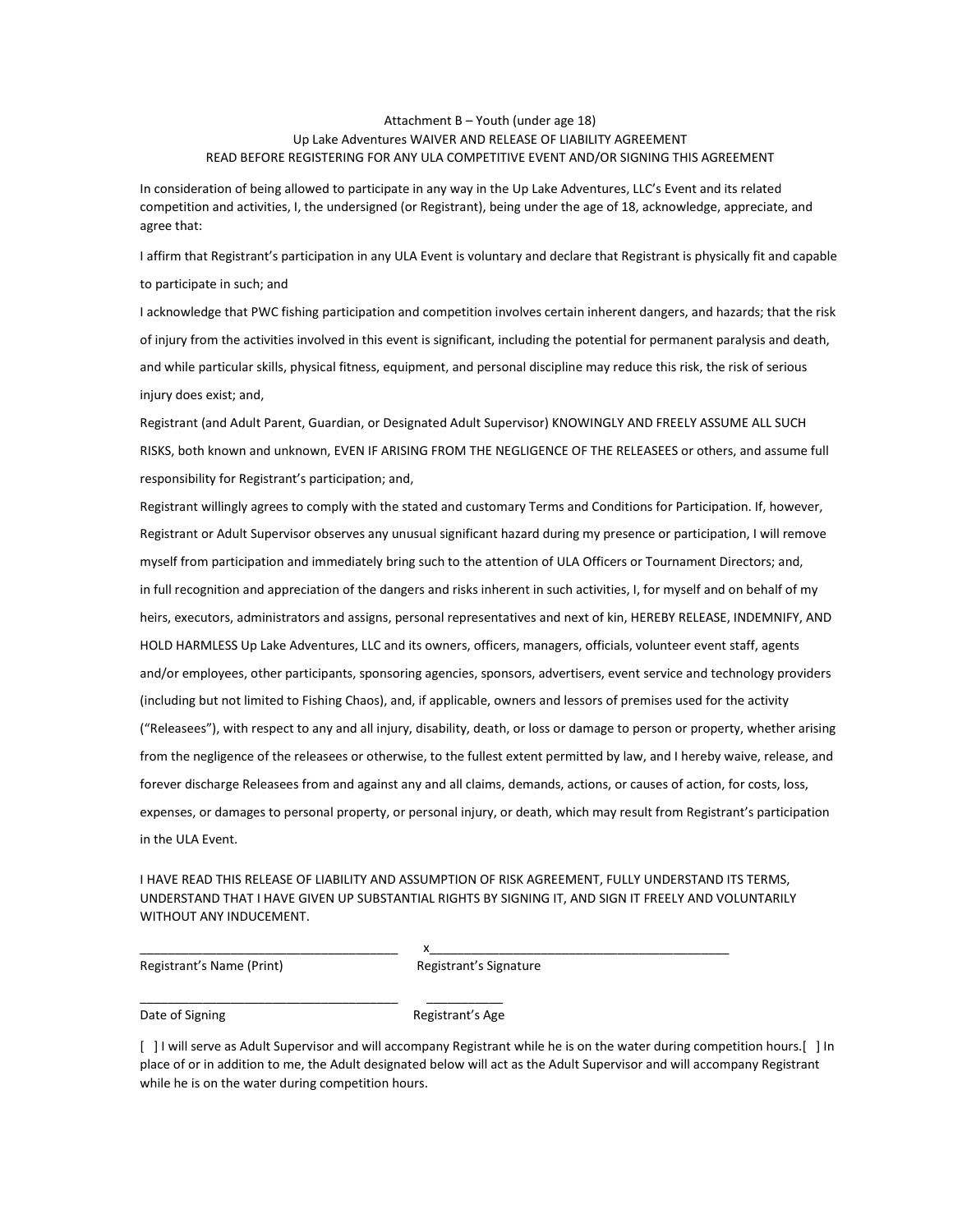Parent's or Guardian's Name (Print) Parent's or Guardian's Signature

Designated Adult Supervisor's Name (Print)

\_\_\_\_\_\_\_\_\_\_\_\_\_\_\_\_\_\_\_\_\_\_\_\_\_\_\_\_\_\_\_\_\_\_\_\_\_ x\_\_\_\_\_\_\_\_\_\_\_\_\_\_\_\_\_\_\_\_\_\_\_\_\_\_\_\_\_\_\_\_\_\_\_\_\_\_\_\_\_\_\_

\_\_\_\_\_\_\_\_\_\_\_\_\_\_\_\_\_\_\_\_\_\_\_\_\_\_\_\_\_\_\_\_\_\_\_\_\_ x\_\_\_\_\_\_\_\_\_\_\_\_\_\_\_\_\_\_\_\_\_\_\_\_\_\_\_\_\_\_\_\_\_\_\_\_\_\_\_\_\_\_\_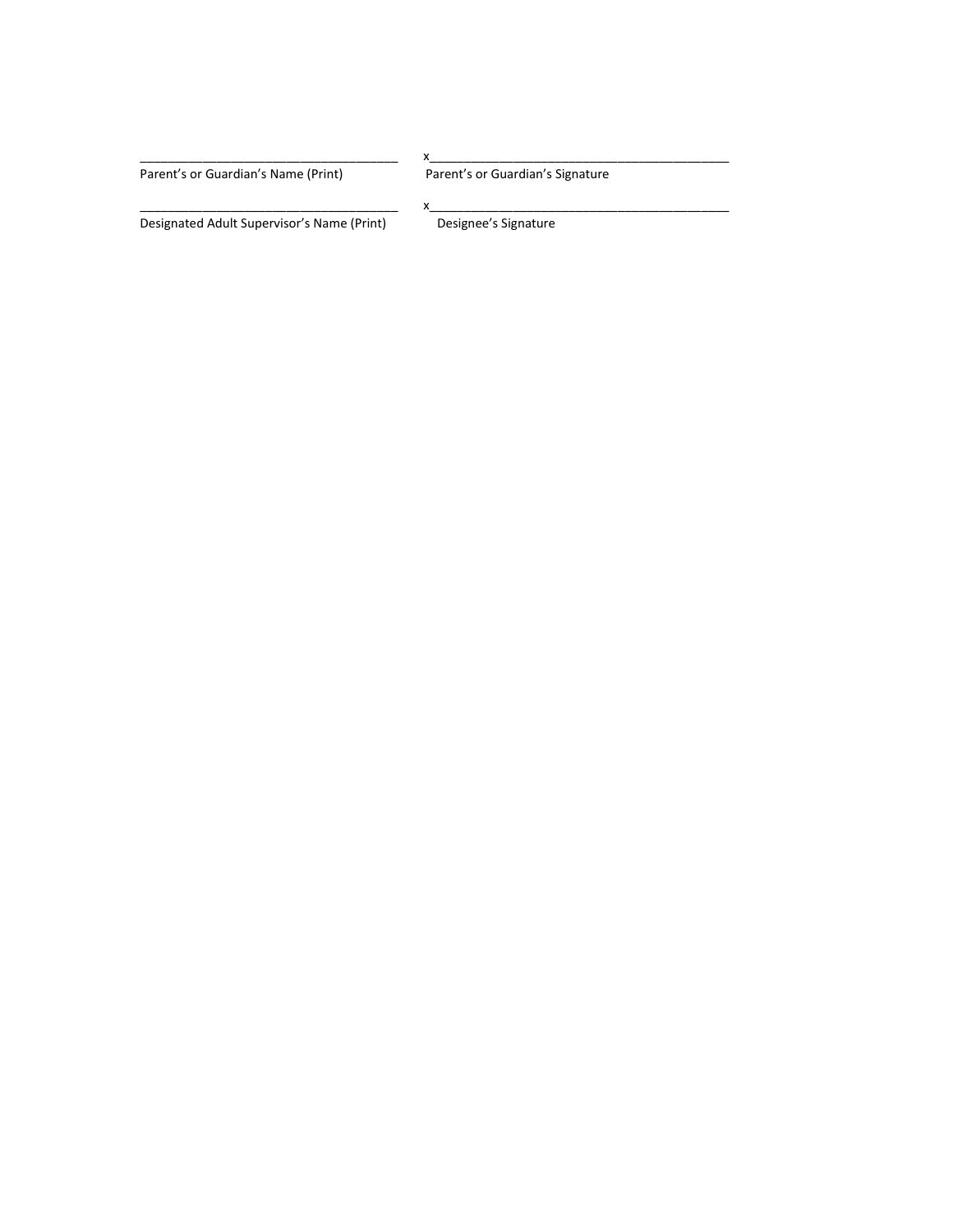# Lake Powell PWC Tournament

# Event Specific Rules

# May 14, 2022

# State Line Auxiliary Launch Ramp Lake Powell Utah

| Date: | May 8, 2021 |
|-------|-------------|
|       |             |

**Event Eligible Water:** Lake Powell – (Note off limit areas listed in #6)

**Starting Location:** State Line Auxiliary Launch Ramp Lake Powell Utah

[State Line Auxiliary Launch Ramp -](https://goo.gl/maps/iYpbjdtU7jdY38R46) Check in Location

**Sign in time:** 4:00 am – 4:45 am AZ Time

**Anglers Meeting:** 4:45 am – 4:55 am AZ Time – Mandatory for all Anglers We will meet at the sign in area.

**Launching Time:** Not before 5:00 am AZ Time

**Depart Wakeless buoys at State Line Launch Ramp:** 5:30 – 6:00 am AZ Time

**All returning anglers must enter the wakeless buoys in front of the State Line Auxiliary Ramp by:** 5:00 pm AZ time

# **Registration Deadline:** May 13, 2022, 11:00 pm AZ Time

A park entrance fee, an America the Beautiful pass or a Glen Canyon National Recreation Area pass is required to enter Glen Canyon National Recreation Area. A watercraft fee is also required. [Glen Canyon Fees & Passes](https://www.nps.gov/glca/planyourvisit/fees.htm)  [Information](https://www.nps.gov/glca/planyourvisit/fees.htm)

- 1. **Sign in:** All anglers must have been pre-registered at this point. Only anglers already registered through the Fishing Chaos App will be allowed entry. NO ONSITE OR LATE REGISTRATIONS WILL BE ALLOWED.
	- a. Anglers will meet at the top of the State Line Auxiliary Launch Ramp for sign in.
	- b. First in line will be first to receive their Identifier. This will also be the number of your departure order.
	- c. **Launching:** Launch at your own risk.
- **2. Identifiers:** All anglers must obtain an Identifier at check in. This unique identifier must be visual in all fish photos submitted. **Any photo submitted without a legible Identifier will be rejected.**
- 3. **Departure order:** Your Identifier number will be used to determine your order of departure from the wakeless area. There will be a specific area that you must pass between when exiting the wakeless area and when returning. If you fail to pass through this area, you will receive a deduction of 10" from your overall score.